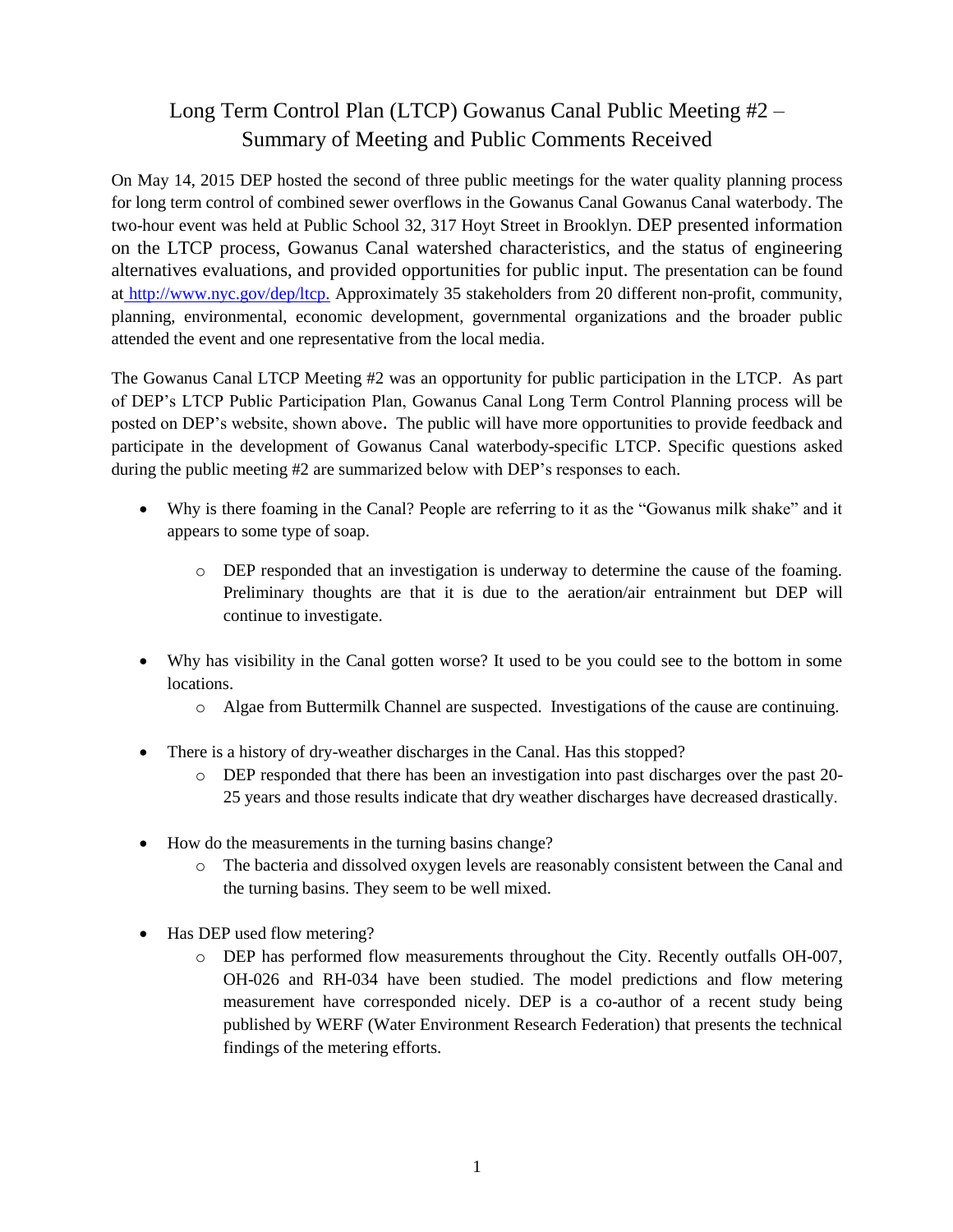- If the park location is chosen for a retention facility, is there funding?
	- o There is no current funding assigned for construction as DEP is still in the siting and design phase. Whatever alternatives are chosen, DEP will allocate funding.
- Is it possible to send flow from outfall OH-003 to outfall OH-007?
	- o No the regulators do not allow this.
- Does the DEP include population and development growth in the plan?
	- o Yes the plan includes projected development and growth.
- Are you going to recommend a smaller tank than the ROD recommended?
	- o We are looking at smaller tanks that meet the criteria as they are less costly. No decision has been made.
- Has the DEP talked with land owners about the possibility of eminent domain?
	- o Yes DEP has talked with the land owners.
- The Bond Lorraine Sewer is still a flooding problem and should be repaired. In addition the impacts of climate change should be considered.
	- o The DEP has a separate group that is studying the impacts of climate change and the impact on the sewer system.
- Why is the DEP not using more Green Infrastructure?
	- o DEP has already installed 18 green infrastructure assets and will begin construction on 92 bioswales in the public right of way in June 2015. Preliminary investigations have also begun to retrofit two New York City Housing Authority properties with green infrastructure. DEP will continue to work with city agencies to identify other opportunities for green infrastructure. DEP also offers a grant program for private property owners to install green infrastructure on their property. The GI Program is a 20 year program and more green infrastructure will be added to the Gowanus watershed over time.
- How are bioswales maintained and how does DEP select the locations?
	- o City crews regularly maintain the bioswales. They are responsible for removing litter, preserving the grading, and caring for the tree and plants. In selecting bioswale locations, DEP begins by conducting a hydraulic analysis. Then walkthroughs are conducted with the Departments of Transportation and Parks & Recreation to review potential locations. If potential locations meet City requirements for access and pedestrian safety, then geotechnical investigations and surveys are performed. This step requires collecting and testing the underlying soil to ensure it can absorb stormwater. If the soil conditions are acceptable, the design team then prepares construction drawings (including specific bioswale placements) in conjunction with utility companies to avoid and eliminate conflicts with existing service lines.